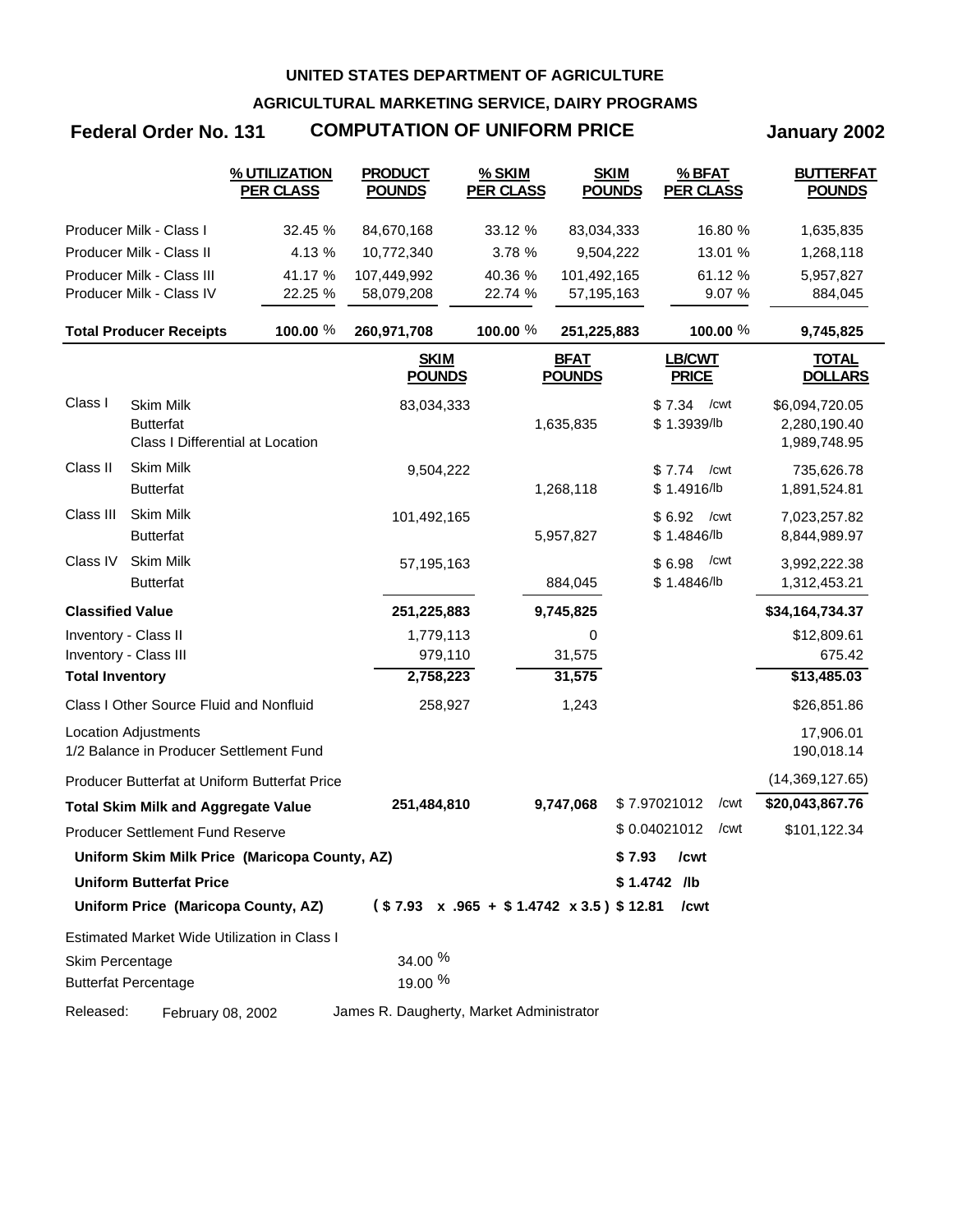**AGRICULTURAL MARKETING SERVICE, DAIRY PROGRAMS**

## Federal Order No. 131 **COMPUTATION OF UNIFORM PRICE** February 2002

|                         |                                                                          | % UTILIZATION<br><u>PER CLASS</u>             | <b>PRODUCT</b><br><b>POUNDS</b>                        | % SKIM<br><b>PER CLASS</b> | <b>SKIM</b><br><b>POUNDS</b> | % BFAT<br><b>PER CLASS</b>    | <b>BUTTERFAT</b><br><b>POUNDS</b>              |
|-------------------------|--------------------------------------------------------------------------|-----------------------------------------------|--------------------------------------------------------|----------------------------|------------------------------|-------------------------------|------------------------------------------------|
|                         | Producer Milk - Class I                                                  | 30.80 %                                       | 76,190,792                                             | 31.44 %                    | 74,728,667                   | 16.14 %                       | 1,462,125                                      |
|                         | Producer Milk - Class II                                                 | 3.80 %                                        | 9,403,811                                              | 3.55 %                     | 8,466,400                    | 10.34 %                       | 937,411                                        |
|                         | Producer Milk - Class III                                                | 38.43 %                                       | 95,094,074                                             | 37.56 %                    | 89,638,672                   | 60.16 %                       | 5,455,402                                      |
|                         | Producer Milk - Class IV                                                 | 26.97 %                                       | 66,732,389                                             | 27.45 %                    | 65,520,505                   | 13.36 %                       | 1,211,884                                      |
|                         | <b>Total Producer Receipts</b>                                           | 100.00 %                                      | 247,421,066                                            | 100.00 %                   | 238,354,244                  | 100.00 %                      | 9,066,822                                      |
|                         |                                                                          |                                               | <b>SKIM</b><br><b>POUNDS</b>                           |                            | <b>BFAT</b><br><b>POUNDS</b> | <b>LB/CWT</b><br><b>PRICE</b> | <u>TOTAL</u><br><b>DOLLARS</b>                 |
| Class I                 | <b>Skim Milk</b><br><b>Butterfat</b><br>Class I Differential at Location |                                               | 74,728,667                                             |                            | 1,462,125                    | \$6.99<br>/cwt<br>\$1.4860/lb | \$5,223,533.83<br>2,172,717.75<br>1,790,483.62 |
| Class II                | <b>Skim Milk</b><br><b>Butterfat</b>                                     |                                               | 8,466,400                                              |                            | 937,411                      | \$7.69<br>/cwt<br>\$1.3887/lb | 651,066.16<br>1,301,782.66                     |
| Class III               | <b>Skim Milk</b><br><b>Butterfat</b>                                     |                                               | 89,638,672                                             |                            | 5,455,402                    | \$7.04<br>/cwt<br>\$1.3817/lb | 6,310,562.51<br>7,537,728.95                   |
| Class IV                | <b>Skim Milk</b><br><b>Butterfat</b>                                     |                                               | 65,520,505                                             |                            | 1,211,884                    | /cwt<br>\$6.95<br>\$1.3817/lb | 4,553,675.10<br>1,674,460.12                   |
| <b>Classified Value</b> |                                                                          |                                               | 238,354,244                                            |                            | 9,066,822                    |                               | \$31,216,010.70                                |
| Inventory - Class II    |                                                                          |                                               | 372,695                                                |                            | 0                            |                               | \$2,646.13                                     |
| <b>Total Inventory</b>  |                                                                          |                                               | 372,695                                                |                            | $\overline{\mathbf{0}}$      |                               | \$2,646.13                                     |
|                         | Class I Other Source Fluid and Nonfluid                                  |                                               | 295,742                                                |                            | 1,338                        |                               | \$29,642.01                                    |
|                         | <b>Location Adjustments</b><br>1/2 Balance in Producer Settlement Fund   |                                               |                                                        |                            |                              |                               | 21,586.80<br>224,149.49                        |
|                         |                                                                          | Producer Butterfat at Uniform Butterfat Price |                                                        |                            |                              |                               | (12, 722, 628.48)                              |
|                         | <b>Total Skim Milk and Aggregate Value</b>                               |                                               | 238,649,986                                            |                            | 9,068,160                    | /cwt<br>\$7.86566426          | \$18,771,406.65                                |
|                         | <b>Producer Settlement Fund Reserve</b>                                  |                                               |                                                        |                            |                              | \$0.04566426<br>/cwt          | \$108,977.75                                   |
|                         |                                                                          | Uniform Skim Milk Price (Maricopa County, AZ) |                                                        |                            |                              | \$7.82<br>/cwt                |                                                |
|                         | <b>Uniform Butterfat Price</b>                                           |                                               |                                                        |                            |                              | $$1.4030$ /lb                 |                                                |
|                         | Uniform Price (Maricopa County, AZ)                                      |                                               | $($7.82 \times .965 + $1.4030 \times 3.5) $12.46$ /cwt |                            |                              |                               |                                                |
|                         |                                                                          | Estimated Market Wide Utilization in Class I  |                                                        |                            |                              |                               |                                                |
| Skim Percentage         | <b>Butterfat Percentage</b>                                              |                                               | 33.00 %<br>17.00 %                                     |                            |                              |                               |                                                |
| Released:               | March 08, 2002                                                           |                                               | James R. Daugherty, Market Administrator               |                            |                              |                               |                                                |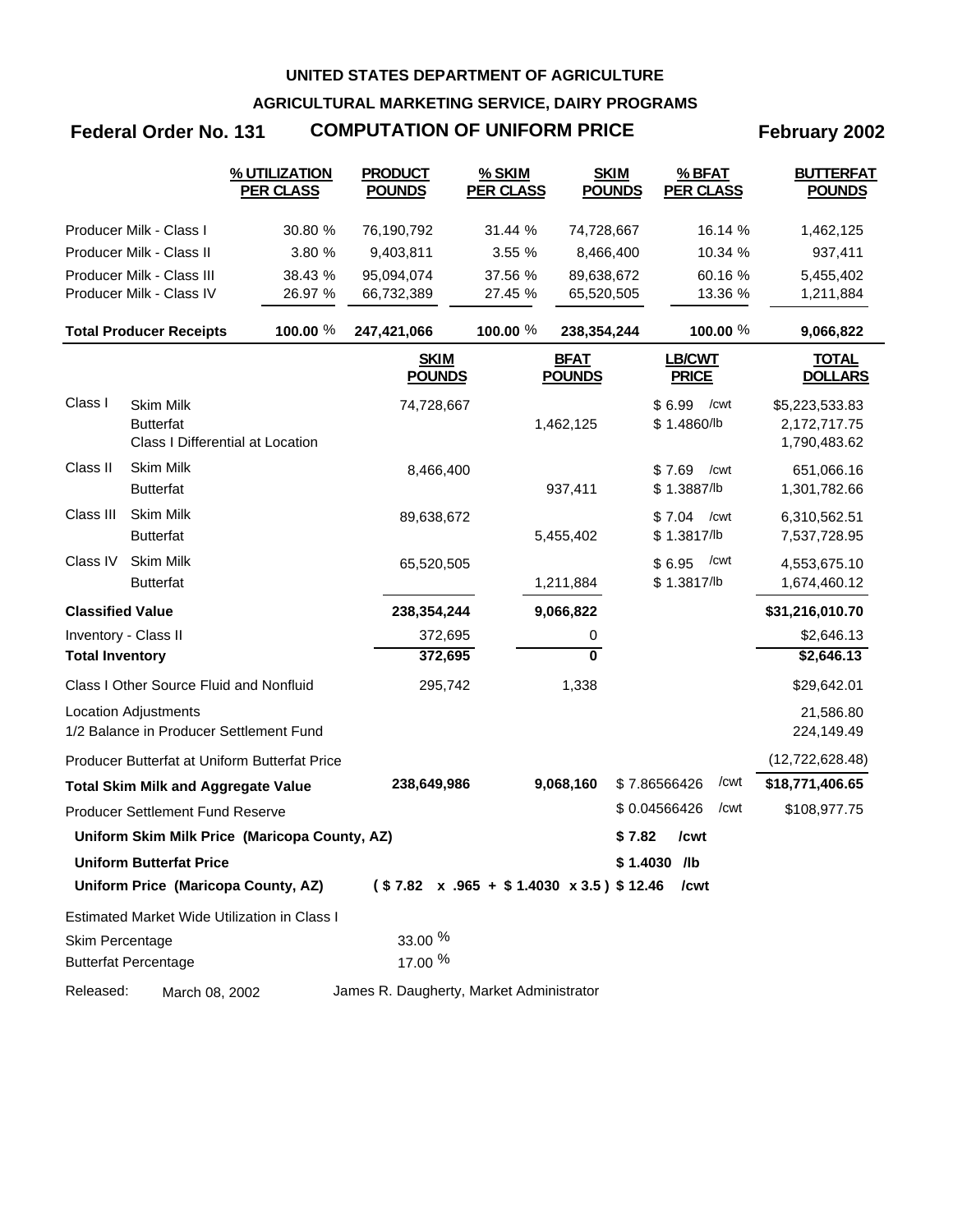**AGRICULTURAL MARKETING SERVICE, DAIRY PROGRAMS**

## **Federal Order No. 131 COMPUTATION OF UNIFORM PRICE March 2002**

|                         |                                                                          | % UTILIZATION<br><b>PER CLASS</b>             | <b>PRODUCT</b><br><b>POUNDS</b>          | % SKIM<br><b>PER CLASS</b>                             | <b>SKIM</b><br><b>POUNDS</b> | % BFAT<br><b>PER CLASS</b>    | <b>BUTTERFAT</b><br><b>POUNDS</b>              |
|-------------------------|--------------------------------------------------------------------------|-----------------------------------------------|------------------------------------------|--------------------------------------------------------|------------------------------|-------------------------------|------------------------------------------------|
|                         | Producer Milk - Class I                                                  | 28.54 %                                       | 81,525,084                               | 29.10 %                                                | 79,912,591                   | 15.73 %                       | 1,612,493                                      |
|                         | Producer Milk - Class II                                                 | 3.95 %                                        | 11,295,986                               | 3.47 %                                                 | 9,568,340                    | 16.84 %                       | 1,727,646                                      |
|                         | Producer Milk - Class III                                                | 38.86 %                                       | 111,014,100                              | 37.98 %                                                | 104,736,506                  | 61.17 %                       | 6,277,594                                      |
|                         | Producer Milk - Class IV                                                 | 28.65 %                                       | 81,837,511                               | 29.45 %                                                | 81,194,841                   | 6.26 %                        | 642,670                                        |
|                         | <b>Total Producer Receipts</b>                                           | 100.00 %                                      | 285,672,681                              | 100.00 %                                               | 275,412,278                  | 100.00 %                      | 10,260,403                                     |
|                         |                                                                          |                                               | <b>SKIM</b><br><b>POUNDS</b>             |                                                        | <b>BFAT</b><br><b>POUNDS</b> | LB/CWT<br><b>PRICE</b>        | <b>TOTAL</b><br><b>DOLLARS</b>                 |
| Class I                 | <b>Skim Milk</b><br><b>Butterfat</b><br>Class I Differential at Location |                                               | 79,912,591                               |                                                        | 1,612,493                    | \$7.10<br>/cwt<br>\$1.3617/lb | \$5,673,793.96<br>2,195,731.72<br>1,912,805.66 |
| Class II                | Skim Milk<br><b>Butterfat</b>                                            |                                               | 9,568,340                                |                                                        | 1,727,646                    | \$7.66<br>/cwt<br>\$1.3708/lb | 732,934.85<br>2,368,257.14                     |
| Class III               | Skim Milk<br><b>Butterfat</b>                                            |                                               | 104,736,506                              |                                                        | 6,277,594                    | \$6.09<br>/cwt<br>\$1.3638/lb | 6,378,453.21<br>8,561,382.70                   |
| Class IV                | Skim Milk<br><b>Butterfat</b>                                            |                                               | 81,194,841                               |                                                        | 642,670                      | /cwt<br>\$6.89<br>\$1.3638/lb | 5,594,324.54<br>876,473.34                     |
| <b>Classified Value</b> |                                                                          |                                               | 275,412,278                              |                                                        | 10,260,403                   |                               | \$34,294,157.12                                |
| Inventory - Class II    |                                                                          |                                               | 666,786                                  |                                                        | 3,679                        |                               | \$4,694.08                                     |
|                         | Inventory - Class III                                                    |                                               | 245,588                                  |                                                        | 4,963                        |                               | (2,200.89)                                     |
| <b>Total Inventory</b>  |                                                                          |                                               | 912,374                                  |                                                        | 8,642                        |                               | \$2,493.19                                     |
|                         | Class I Other Source Fluid and Nonfluid                                  |                                               | 323,345                                  |                                                        | 1,492                        |                               | \$32,622.83                                    |
|                         | <b>Location Adjustments</b><br>1/2 Balance in Producer Settlement Fund   |                                               |                                          |                                                        |                              |                               | 41,151.50<br>132,100.58                        |
|                         |                                                                          | Producer Butterfat at Uniform Butterfat Price |                                          |                                                        |                              |                               | (14,041,350.93)                                |
|                         | <b>Total Skim Milk and Aggregate Value</b>                               |                                               | 275,735,623                              |                                                        | 10,261,895                   | \$7.42057703<br>/cwt          | \$20,461,174.29                                |
|                         | <b>Producer Settlement Fund Reserve</b>                                  |                                               |                                          |                                                        |                              | \$0.04057703<br>/cwt          | \$111,885.33                                   |
|                         |                                                                          | Uniform Skim Milk Price (Maricopa County, AZ) |                                          |                                                        |                              | \$7.38<br>/cwt                |                                                |
|                         | <b>Uniform Butterfat Price</b>                                           |                                               |                                          |                                                        |                              | $$1.3683$ /lb                 |                                                |
|                         | Uniform Price (Maricopa County, AZ)                                      |                                               |                                          | $($7.38 \times .965 + $1.3683 \times 3.5) $11.91$ /cwt |                              |                               |                                                |
|                         |                                                                          | Estimated Market Wide Utilization in Class I  |                                          |                                                        |                              |                               |                                                |
| Skim Percentage         |                                                                          |                                               | 31.00 %                                  |                                                        |                              |                               |                                                |
|                         | <b>Butterfat Percentage</b>                                              |                                               | 16.00 %                                  |                                                        |                              |                               |                                                |
| Released:               | April 09, 2002                                                           |                                               | James R. Daugherty, Market Administrator |                                                        |                              |                               |                                                |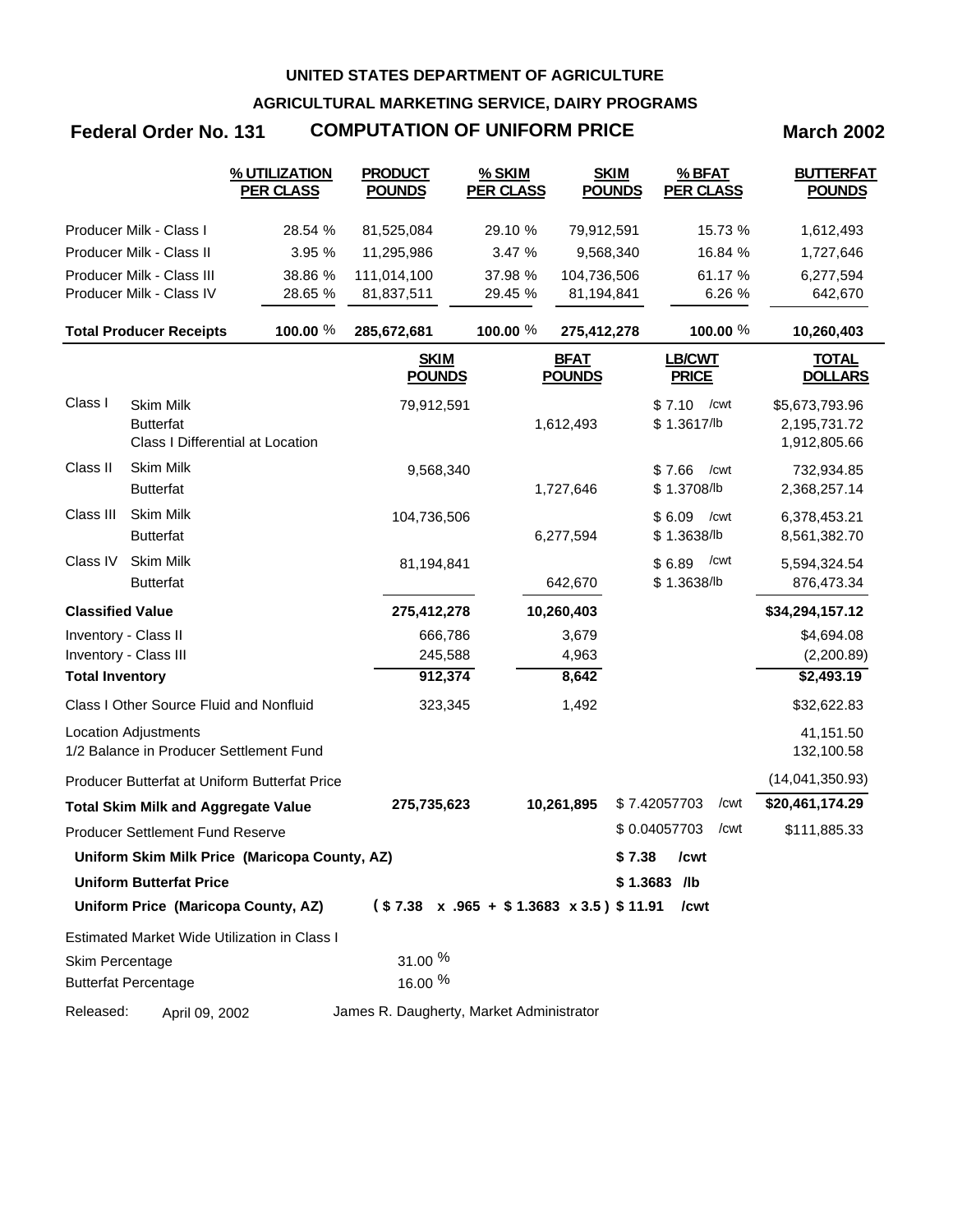**AGRICULTURAL MARKETING SERVICE, DAIRY PROGRAMS**

## **Federal Order No. 131 COMPUTATION OF UNIFORM PRICE April 2002**

|                         |                                                                        | % UTILIZATION<br><b>PER CLASS</b>             | <b>PRODUCT</b><br><b>POUNDS</b>                        | % SKIM<br><b>PER CLASS</b> | <b>SKIM</b><br><b>POUNDS</b> | % BFAT<br><b>PER CLASS</b>    | <b>BUTTERFAT</b><br><b>POUNDS</b> |
|-------------------------|------------------------------------------------------------------------|-----------------------------------------------|--------------------------------------------------------|----------------------------|------------------------------|-------------------------------|-----------------------------------|
|                         | Producer Milk - Class I                                                | 28.09 %                                       | 78,497,876                                             | 28.62 %                    | 76,955,563                   | 15.53 %                       | 1,542,313                         |
|                         | Producer Milk - Class II                                               | 5.35 %                                        | 14,947,439                                             | 4.80 %                     | 12,946,529                   | 20.13 %                       | 2,000,910                         |
|                         | Producer Milk - Class III                                              | 37.12 %                                       | 103,732,406                                            | 36.29 %                    | 97,906,275                   | 58.62 %                       | 5,826,131                         |
|                         | Producer Milk - Class IV                                               | 29.44 %                                       | 82,288,409                                             | 30.29 %                    | 81,720,016                   | 5.72 %                        | 568,393                           |
|                         | <b>Total Producer Receipts</b>                                         | 100.00 %                                      | 279,466,130                                            | 100.00 %                   | 269,528,383                  | 100.00 %                      | 9,937,747                         |
|                         |                                                                        |                                               | <b>SKIM</b><br><b>POUNDS</b>                           |                            | <b>BFAT</b><br><b>POUNDS</b> | <b>LB/CWT</b><br><b>PRICE</b> | <b>TOTAL</b><br><b>DOLLARS</b>    |
| Class I                 | <b>Skim Milk</b><br><b>Butterfat</b>                                   |                                               | 76,955,563                                             |                            | 1,542,313                    | \$6.91<br>/cwt<br>\$1.3733/lb | \$5,317,629.41<br>2,118,058.43    |
|                         | Class I Differential at Location                                       |                                               |                                                        |                            |                              |                               | 1,844,216.05                      |
| Class II                | Skim Milk<br><b>Butterfat</b>                                          |                                               | 12,946,529                                             |                            | 2,000,910                    | \$7.61<br>/cwt<br>\$1.2960/lb | 985,230.86<br>2,593,179.37        |
| Class III               | <b>Skim Milk</b><br><b>Butterfat</b>                                   |                                               | 97,906,275                                             |                            | 5,826,131                    | \$6.57<br>/cwt<br>\$1.2890/lb | 6,432,442.26<br>7,509,882.86      |
| Class IV                | <b>Skim Milk</b><br><b>Butterfat</b>                                   |                                               | 81,720,016                                             |                            | 568,393                      | /cwt<br>\$6.82<br>\$1.2890/lb | 5,573,305.09<br>732,658.58        |
| <b>Classified Value</b> |                                                                        |                                               | 269,528,383                                            |                            | 9,937,747                    |                               | \$33,106,602.91                   |
| Overage - Class II      |                                                                        |                                               | 0                                                      |                            | 978                          |                               | \$1,267.49                        |
| <b>Total Overage</b>    |                                                                        |                                               | $\overline{\mathbf{0}}$                                |                            | 978                          |                               | \$1,267.49                        |
| Inventory - Class II    |                                                                        |                                               | 943,706                                                |                            | 1,486                        |                               | \$6,693.93                        |
| Inventory - Class III   |                                                                        |                                               | 1,010,058                                              |                            | 0                            |                               | (3,232.19)                        |
| <b>Total Inventory</b>  |                                                                        |                                               | 1,953,764                                              |                            | 1,486                        |                               | \$3,461.74                        |
|                         | Class I Other Source Fluid and Nonfluid                                |                                               | 296,548                                                |                            | 1,458                        |                               | \$29,496.87                       |
|                         | <b>Location Adjustments</b><br>1/2 Balance in Producer Settlement Fund |                                               |                                                        |                            |                              |                               | 29,214.74<br>130,889.11           |
|                         |                                                                        | Producer Butterfat at Uniform Butterfat Price |                                                        |                            |                              |                               | (12, 991, 534.86)                 |
|                         | Total Skim Milk and Aggregate Value                                    |                                               | 269,824,931                                            |                            | 9,939,205                    | \$7.52687972<br>/cwt          | \$20,309,398.00                   |
|                         | <b>Producer Settlement Fund Reserve</b>                                |                                               |                                                        |                            |                              | \$0.04687972 / cwt            | \$126,493.17                      |
|                         |                                                                        | Uniform Skim Milk Price (Maricopa County, AZ) |                                                        |                            |                              | \$7.48<br>/cwt                |                                   |
|                         | <b>Uniform Butterfat Price</b>                                         |                                               |                                                        |                            |                              | $$1.3071$ /lb                 |                                   |
|                         |                                                                        | Uniform Price (Maricopa County, AZ)           | $($7.48 \times .965 + $1.3071 \times 3.5) $11.79$ /cwt |                            |                              |                               |                                   |
|                         |                                                                        | Estimated Market Wide Utilization in Class I  |                                                        |                            |                              |                               |                                   |
| Skim Percentage         | <b>Butterfat Percentage</b>                                            |                                               | 29.00 %<br>16.00 %                                     |                            |                              |                               |                                   |
| Released:               | May 08, 2002                                                           |                                               | James R. Daugherty, Market Administrator               |                            |                              |                               |                                   |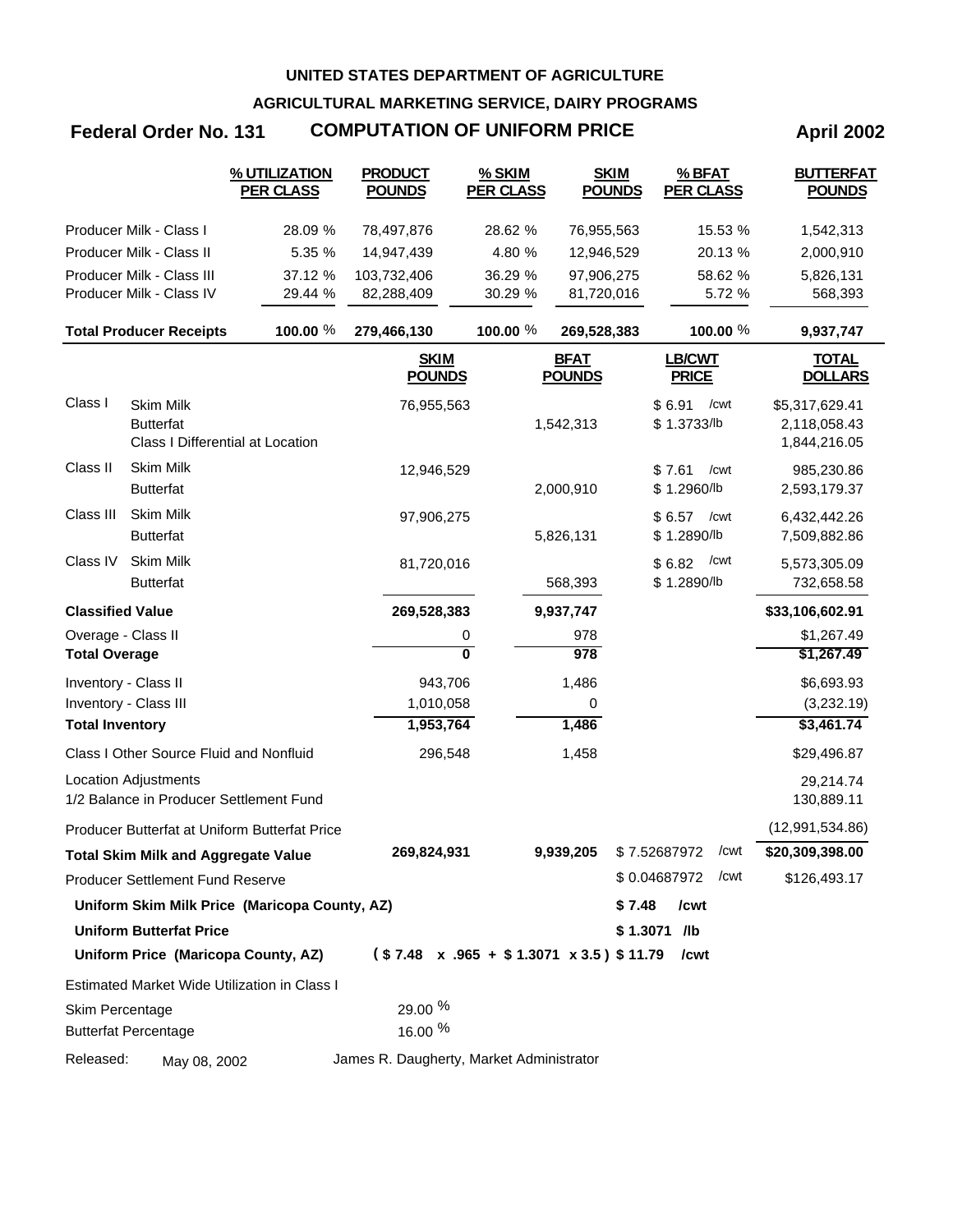**AGRICULTURAL MARKETING SERVICE, DAIRY PROGRAMS**

# **Federal Order No. 131 COMPUTATION OF UNIFORM PRICE May 2002**

|                         |                                                                          | % UTILIZATION<br><b>PER CLASS</b>             | <b>PRODUCT</b><br><b>POUNDS</b>          | % SKIM<br><b>PER CLASS</b> | <b>SKIM</b><br><b>POUNDS</b>                             | % BFAT<br><b>PER CLASS</b>    | <b>BUTTERFAT</b><br><b>POUNDS</b>              |
|-------------------------|--------------------------------------------------------------------------|-----------------------------------------------|------------------------------------------|----------------------------|----------------------------------------------------------|-------------------------------|------------------------------------------------|
|                         | Producer Milk - Class I                                                  | 29.94 %                                       | 84,800,804                               | 30.50 %                    | 83,110,467                                               | 16.78 %                       | 1,690,337                                      |
|                         | Producer Milk - Class II                                                 | 4.75 %                                        | 13,442,376                               | 4.14 %                     | 11,312,627                                               | 21.13 %                       | 2,129,749                                      |
|                         | Producer Milk - Class III                                                | 33.54 %                                       | 95,015,783                               | 32.55 %                    | 89,025,192                                               | 59.43 %                       | 5,990,591                                      |
|                         | Producer Milk - Class IV                                                 | 31.77 %                                       | 89,993,492                               | 32.81 %                    | 89,725,716                                               | 2.66 %                        | 267,776                                        |
|                         | <b>Total Producer Receipts</b>                                           | 100.00 %                                      | 283,252,455                              | 100.00 %                   | 273,174,002                                              | 100.00 %                      | 10,078,453                                     |
|                         |                                                                          |                                               | <b>SKIM</b><br><b>POUNDS</b>             |                            | <b>BFAT</b><br><b>POUNDS</b>                             | <b>LB/CWT</b><br><b>PRICE</b> | <u>TOTAL</u><br><b>DOLLARS</b>                 |
| Class I                 | <b>Skim Milk</b><br><b>Butterfat</b><br>Class I Differential at Location |                                               | 83,110,467                               |                            | 1,690,337                                                | \$6.83<br>/cwt<br>\$1.3339/lb | \$5,676,444.89<br>2,254,740.52<br>1,991,125.43 |
| Class II                | <b>Skim Milk</b><br><b>Butterfat</b>                                     |                                               | 11,312,627                               |                            | 2,129,749                                                | \$7.53<br>/cwt<br>\$1.1503/lb | 851,840.81<br>2,449,850.27                     |
| Class III               | Skim Milk<br><b>Butterfat</b>                                            |                                               | 89,025,192                               |                            | 5,990,591                                                | \$7.07<br>/cwt<br>\$1.1433/b  | 6,294,081.07<br>6,849,042.70                   |
| Class IV                | <b>Skim Milk</b><br><b>Butterfat</b>                                     |                                               | 89,725,716                               |                            | 267,776                                                  | /cwt<br>\$6.81<br>\$1.1433/b  | 6,110,321.26<br>306,148.30                     |
| <b>Classified Value</b> |                                                                          |                                               | 273,174,002                              |                            | 10,078,453                                               |                               | \$32,783,595.25                                |
|                         | Inventory - Class II                                                     |                                               | 1,984,468                                |                            | 0                                                        |                               | \$14,089.72                                    |
|                         | Inventory - Class III                                                    |                                               |                                          | 0                          | 267,654                                                  |                               | (38, 997.19)                                   |
| <b>Total Inventory</b>  |                                                                          |                                               | 1,984,468                                |                            | 267,654                                                  |                               | ( \$24, 907.47)                                |
|                         | Class I Other Source Fluid and Nonfluid                                  |                                               | 301,827                                  |                            | 1,392                                                    |                               | \$29,597.22                                    |
|                         | <b>Location Adjustments</b><br>1/2 Balance in Producer Settlement Fund   |                                               |                                          |                            |                                                          |                               | 12,948.62<br>130,266.73                        |
|                         |                                                                          | Producer Butterfat at Uniform Butterfat Price |                                          |                            |                                                          |                               | (11,901,272.99)                                |
|                         | <b>Total Skim Milk and Aggregate Value</b>                               |                                               | 273,475,829                              |                            | 10,079,845                                               | \$7.68997664<br>/cwt          | \$21,030,227.36                                |
|                         | <b>Producer Settlement Fund Reserve</b>                                  |                                               |                                          |                            |                                                          | \$0.04997664<br>/cwt          | \$136,674.03                                   |
|                         |                                                                          | Uniform Skim Milk Price (Maricopa County, AZ) |                                          |                            | \$ 7.64                                                  | /cwt                          |                                                |
|                         | <b>Uniform Butterfat Price</b>                                           |                                               |                                          |                            |                                                          | $$1.1807$ /lb                 |                                                |
|                         | Uniform Price (Maricopa County, AZ)                                      |                                               |                                          |                            | $($7.64 \times .965 + $1.1807 \times 3.5)$$ \$11.51 /cwt |                               |                                                |
|                         |                                                                          | Estimated Market Wide Utilization in Class I  |                                          |                            |                                                          |                               |                                                |
| Skim Percentage         | <b>Butterfat Percentage</b>                                              |                                               | 29.00 %<br>15.00 %                       |                            |                                                          |                               |                                                |
| Released:               | June 10, 2002                                                            |                                               | James R. Daugherty, Market Administrator |                            |                                                          |                               |                                                |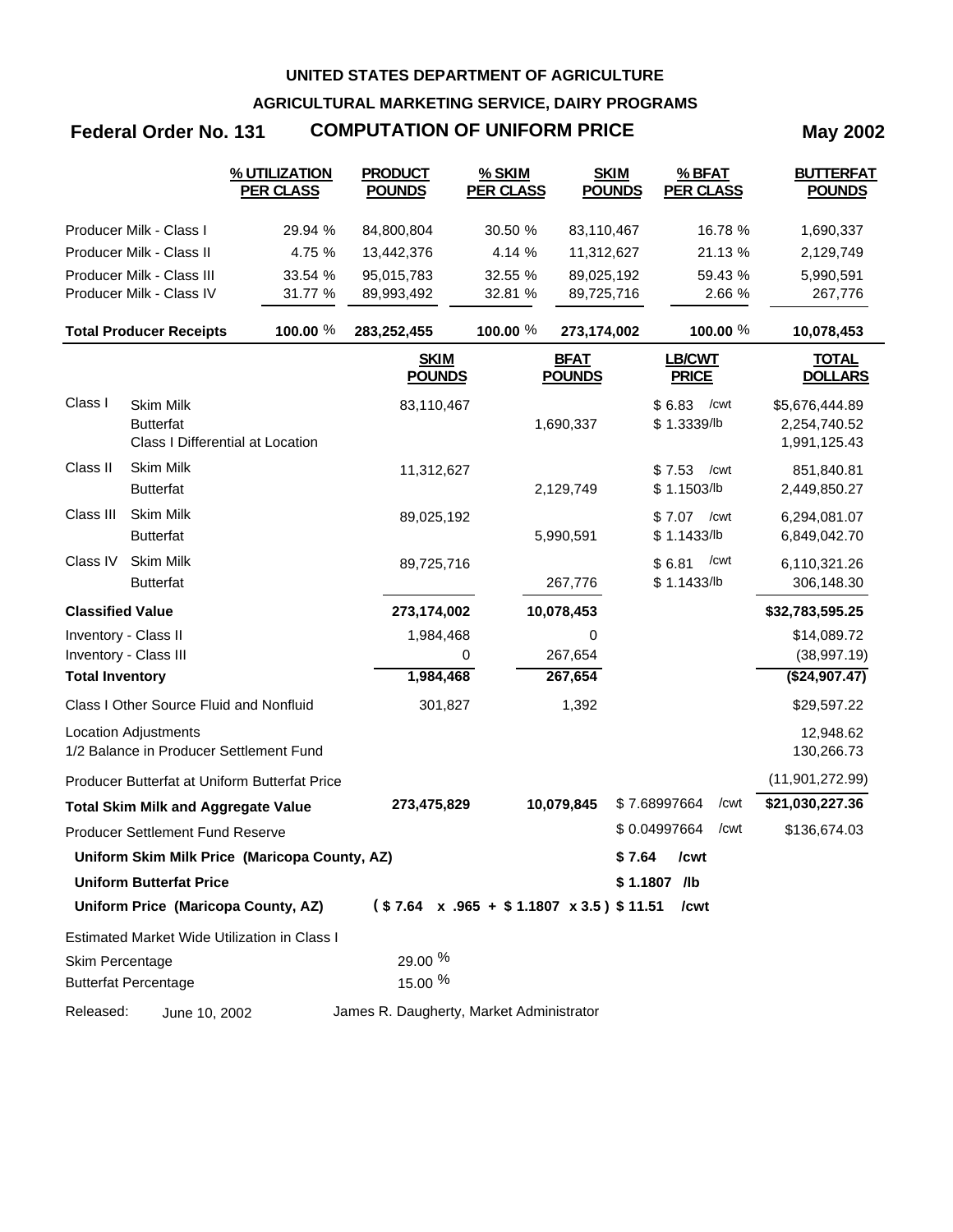**AGRICULTURAL MARKETING SERVICE, DAIRY PROGRAMS**

## **Federal Order No. 131 COMPUTATION OF UNIFORM PRICE June 2002**

|                         |                                                                          | % UTILIZATION<br><b>PER CLASS</b>             | <b>PRODUCT</b><br><b>POUNDS</b>          | % SKIM<br><b>PER CLASS</b>                             | <b>SKIM</b><br><b>POUNDS</b> |              | % BFAT<br><b>PER CLASS</b>    | <b>BUTTERFAT</b><br><b>POUNDS</b>              |
|-------------------------|--------------------------------------------------------------------------|-----------------------------------------------|------------------------------------------|--------------------------------------------------------|------------------------------|--------------|-------------------------------|------------------------------------------------|
|                         | Producer Milk - Class I                                                  | 28.02 %                                       | 71,835,092                               | 28.50 %                                                | 70,346,745                   |              | 16.19 %                       | 1,488,347                                      |
|                         | Producer Milk - Class II                                                 | 5.14 %                                        | 13,186,979                               | 4.37 %                                                 | 10,800,016                   |              | 25.94 %                       | 2,386,963                                      |
|                         | Producer Milk - Class III                                                | 31.68 %                                       | 81,224,934                               | 30.77 %                                                | 76,117,888                   |              | 55.49 %                       | 5,107,046                                      |
|                         | Producer Milk - Class IV                                                 | 35.16 %                                       | 90,151,189                               | 36.36 %                                                | 89,932,216                   |              | 2.38 %                        | 218,973                                        |
|                         | <b>Total Producer Receipts</b>                                           | 100.00 %                                      | 256,398,194                              | 100.00 %                                               | 247,196,865                  |              | 100.00 %                      | 9,201,329                                      |
|                         |                                                                          |                                               | <b>SKIM</b><br><b>POUNDS</b>             |                                                        | <b>BFAT</b><br><b>POUNDS</b> |              | <b>LB/CWT</b><br><b>PRICE</b> | <b>TOTAL</b><br><b>DOLLARS</b>                 |
| Class I                 | <b>Skim Milk</b><br><b>Butterfat</b><br>Class I Differential at Location |                                               | 70,346,745                               |                                                        | 1,488,347                    | \$7.23       | /cwt<br>\$1.1577/lb           | \$5,086,069.66<br>1,723,059.32<br>1,685,610.32 |
| Class II                | <b>Skim Milk</b><br><b>Butterfat</b>                                     |                                               | 10,800,016                               |                                                        | 2,386,963                    | \$7.50       | /cwt<br>\$1.1281/lb           | 810,001.21<br>2,692,732.97                     |
| Class III               | <b>Skim Milk</b><br><b>Butterfat</b>                                     |                                               | 76,117,888                               |                                                        | 5,107,046                    | \$6.39       | /cwt<br>\$1.1211/b            | 4,863,933.05<br>5,725,509.27                   |
| Class IV                | <b>Skim Milk</b><br><b>Butterfat</b>                                     |                                               | 89,932,216                               |                                                        | 218,973                      | \$6.84       | /cwt<br>\$1.1211/b            | 6, 151, 363. 57<br>245,490.63                  |
| <b>Classified Value</b> |                                                                          |                                               | 247,196,865                              |                                                        | 9,201,329                    |              |                               | \$28,983,770.00                                |
| Inventory - Class II    |                                                                          |                                               | 599,052                                  |                                                        | 1,510                        |              |                               | \$4,110.50                                     |
|                         | Inventory - Class III                                                    |                                               | 493,064                                  |                                                        | 275,160                      |              |                               | (8, 179.42)                                    |
| <b>Total Inventory</b>  |                                                                          |                                               | 1,092,116                                |                                                        | 276,670                      |              |                               | ( \$4,068.92)                                  |
|                         | Class I Other Source Fluid and Nonfluid                                  |                                               | 149,353                                  |                                                        | 1,526                        |              |                               | \$16,110.53                                    |
|                         | <b>Location Adjustments</b><br>1/2 Balance in Producer Settlement Fund   |                                               |                                          |                                                        |                              |              |                               | 13,804.63<br>127,503.08                        |
|                         |                                                                          | Producer Butterfat at Uniform Butterfat Price |                                          |                                                        |                              |              |                               | (10, 423, 153.57)                              |
|                         | <b>Total Skim Milk and Aggregate Value</b>                               |                                               | 247,346,218                              |                                                        | 9,202,855                    | \$7.56589929 | /cwt                          | \$18,713,965.75                                |
|                         | <b>Producer Settlement Fund Reserve</b>                                  |                                               |                                          |                                                        |                              | \$0.04589929 | /cwt                          | \$113,530.16                                   |
|                         |                                                                          | Uniform Skim Milk Price (Maricopa County, AZ) |                                          |                                                        |                              | \$7.52       | /cwt                          |                                                |
|                         | <b>Uniform Butterfat Price</b>                                           |                                               |                                          |                                                        |                              | \$1.1326 /lb |                               |                                                |
|                         | Uniform Price (Maricopa County, AZ)                                      |                                               |                                          | $($7.52 \times .965 + $1.1326 \times 3.5) $11.22$ /cwt |                              |              |                               |                                                |
|                         |                                                                          | Estimated Market Wide Utilization in Class I  |                                          |                                                        |                              |              |                               |                                                |
| Skim Percentage         | <b>Butterfat Percentage</b>                                              |                                               | $30.00\%$<br>17.00 %                     |                                                        |                              |              |                               |                                                |
| Released:               | July 10, 2002                                                            |                                               | James R. Daugherty, Market Administrator |                                                        |                              |              |                               |                                                |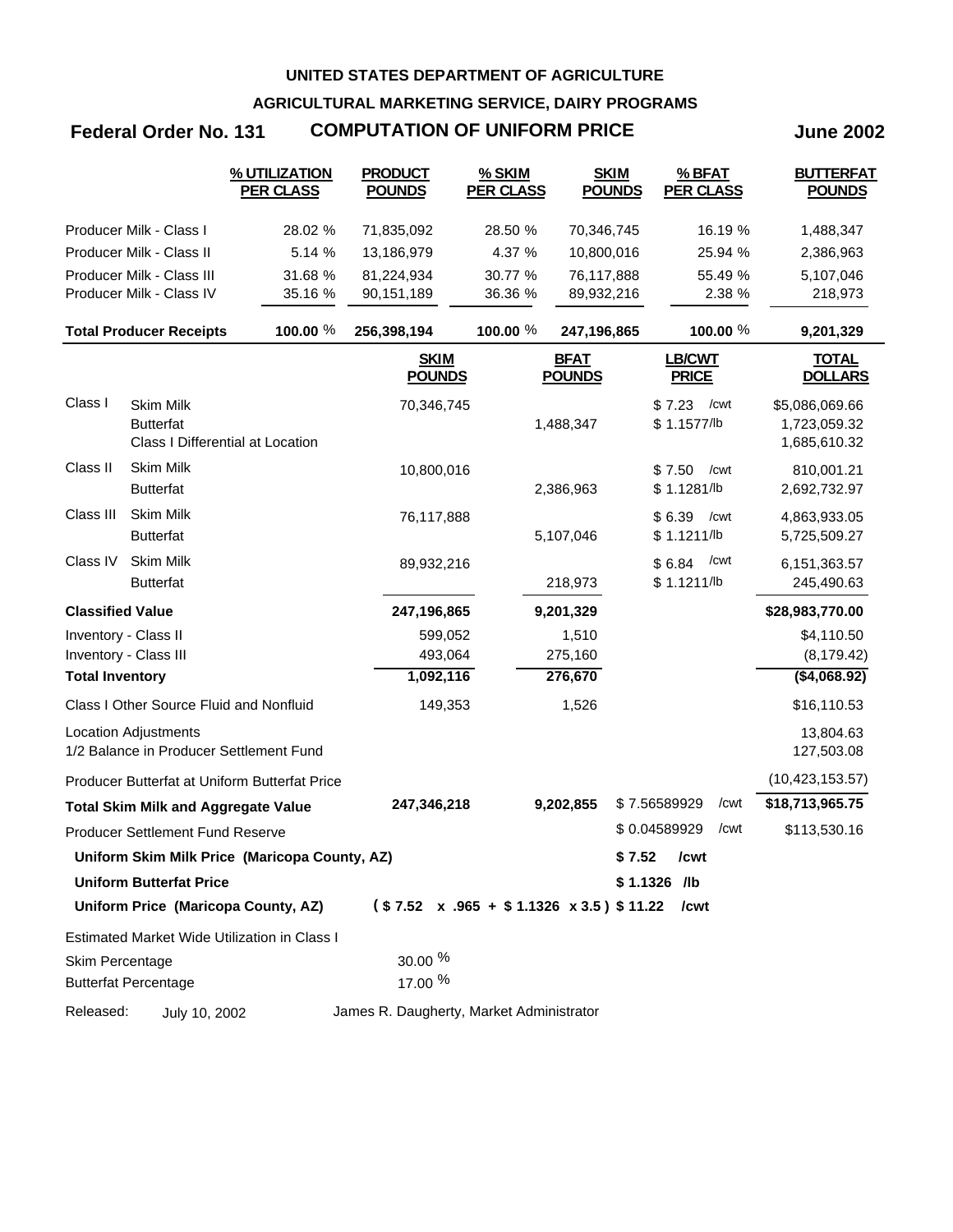**AGRICULTURAL MARKETING SERVICE, DAIRY PROGRAMS**

## **Federal Order No. 131 COMPUTATION OF UNIFORM PRICE July 2002**

|                         |                                                                          | % UTILIZATION<br><b>PER CLASS</b>             | <b>PRODUCT</b><br><b>POUNDS</b>          | % SKIM<br><b>PER CLASS</b> | <b>SKIM</b><br><b>POUNDS</b>                            | % BFAT<br><b>PER CLASS</b>    | <b>BUTTERFAT</b><br><b>POUNDS</b>              |
|-------------------------|--------------------------------------------------------------------------|-----------------------------------------------|------------------------------------------|----------------------------|---------------------------------------------------------|-------------------------------|------------------------------------------------|
|                         | Producer Milk - Class I                                                  | 32.44 %                                       | 77,870,298                               | 32.99 %                    | 76,253,844                                              | 18.77 %                       | 1,616,454                                      |
|                         | Producer Milk - Class II                                                 | 3.98 %                                        | 9,566,520                                | 3.29 %                     | 7,614,646                                               | 22.65 %                       | 1,951,874                                      |
|                         | Producer Milk - Class III                                                | 37.79 %                                       | 90,748,417                               | 37.08 %                    | 85,906,410                                              | 56.18 %                       | 4,842,007                                      |
|                         | Producer Milk - Class IV                                                 | 25.79 %                                       | 61,933,449                               | 26.64 %                    | 61,726,544                                              | 2.40 %                        | 206,905                                        |
|                         | <b>Total Producer Receipts</b>                                           | 100.00 %                                      | 240,118,684                              | 100.00 %                   | 231,501,444                                             | 100.00 %                      | 8,617,240                                      |
|                         |                                                                          |                                               | <b>SKIM</b><br><b>POUNDS</b>             |                            | <b>BFAT</b><br><b>POUNDS</b>                            | <b>LB/CWT</b><br><b>PRICE</b> | <b>TOTAL</b><br><b>DOLLARS</b>                 |
| Class I                 | Skim Milk<br><b>Butterfat</b><br><b>Class I Differential at Location</b> |                                               | 76,253,844                               |                            | 1,616,454                                               | \$6.85<br>/cwt<br>\$1.1443/b  | \$5,223,388.32<br>1,849,708.31<br>1,827,818.44 |
| Class II                | Skim Milk<br><b>Butterfat</b>                                            |                                               | 7,614,646                                |                            | 1,951,874                                               | \$7.55<br>/cwt<br>\$1.0999/lb | 574,905.77<br>2,146,866.22                     |
| Class III               | Skim Milk<br><b>Butterfat</b>                                            |                                               | 85,906,410                               |                            | 4,842,007                                               | \$5.70<br>/cwt<br>\$1.0929/lb | 4,896,665.37<br>5,291,829.46                   |
| Class IV                | Skim Milk<br><b>Butterfat</b>                                            |                                               | 61,726,544                               |                            | 206,905                                                 | /cwt<br>\$6.87<br>\$1.0929/lb | 4,240,613.58<br>226,126.47                     |
| <b>Classified Value</b> |                                                                          |                                               | 231,501,444                              |                            | 8,617,240                                               |                               | \$26,277,921.94                                |
| Inventory - Class II    |                                                                          |                                               | 1,440,302                                |                            | 0                                                       |                               | \$10,226.14                                    |
|                         | Inventory - Class III                                                    |                                               | 22,924                                   |                            | 180,853                                                 |                               | (5,361.39)                                     |
| <b>Total Inventory</b>  |                                                                          |                                               | 1,463,226                                |                            | 180,853                                                 |                               | \$4,864.75                                     |
|                         | Class I Other Source Fluid and Nonfluid                                  |                                               | 164,577                                  |                            | 1,500                                                   |                               | \$16,892.79                                    |
|                         | Location Adjustments<br>1/2 Balance in Producer Settlement Fund          |                                               |                                          |                            |                                                         |                               | 10,612.05<br>130,044.12                        |
|                         |                                                                          | Producer Butterfat at Uniform Butterfat Price |                                          |                            |                                                         |                               | (9,553,873.29)                                 |
|                         | <b>Total Skim Milk and Aggregate Value</b>                               |                                               | 231,666,021                              |                            | 8,618,740                                               | \$7.28914076<br>/cwt          | \$16,886,462.36                                |
|                         | <b>Producer Settlement Fund Reserve</b>                                  |                                               |                                          |                            |                                                         | \$0.04914076<br>/cwt          | \$113,842.44                                   |
|                         |                                                                          | Uniform Skim Milk Price (Maricopa County, AZ) |                                          |                            | \$7.24                                                  | /cwt                          |                                                |
|                         | <b>Uniform Butterfat Price</b>                                           |                                               |                                          |                            |                                                         | $$1.1085$ /lb                 |                                                |
|                         |                                                                          | Uniform Price (Maricopa County, AZ)           |                                          |                            | $($7.24 \times .965 + $1.1085 \times 3.5)$ $10.87$ /cwt |                               |                                                |
|                         |                                                                          | Estimated Market Wide Utilization in Class I  |                                          |                            |                                                         |                               |                                                |
| Skim Percentage         | <b>Butterfat Percentage</b>                                              |                                               | 29.00 %<br>16.00 %                       |                            |                                                         |                               |                                                |
| Released:               | August 09, 2002                                                          |                                               | James R. Daugherty, Market Administrator |                            |                                                         |                               |                                                |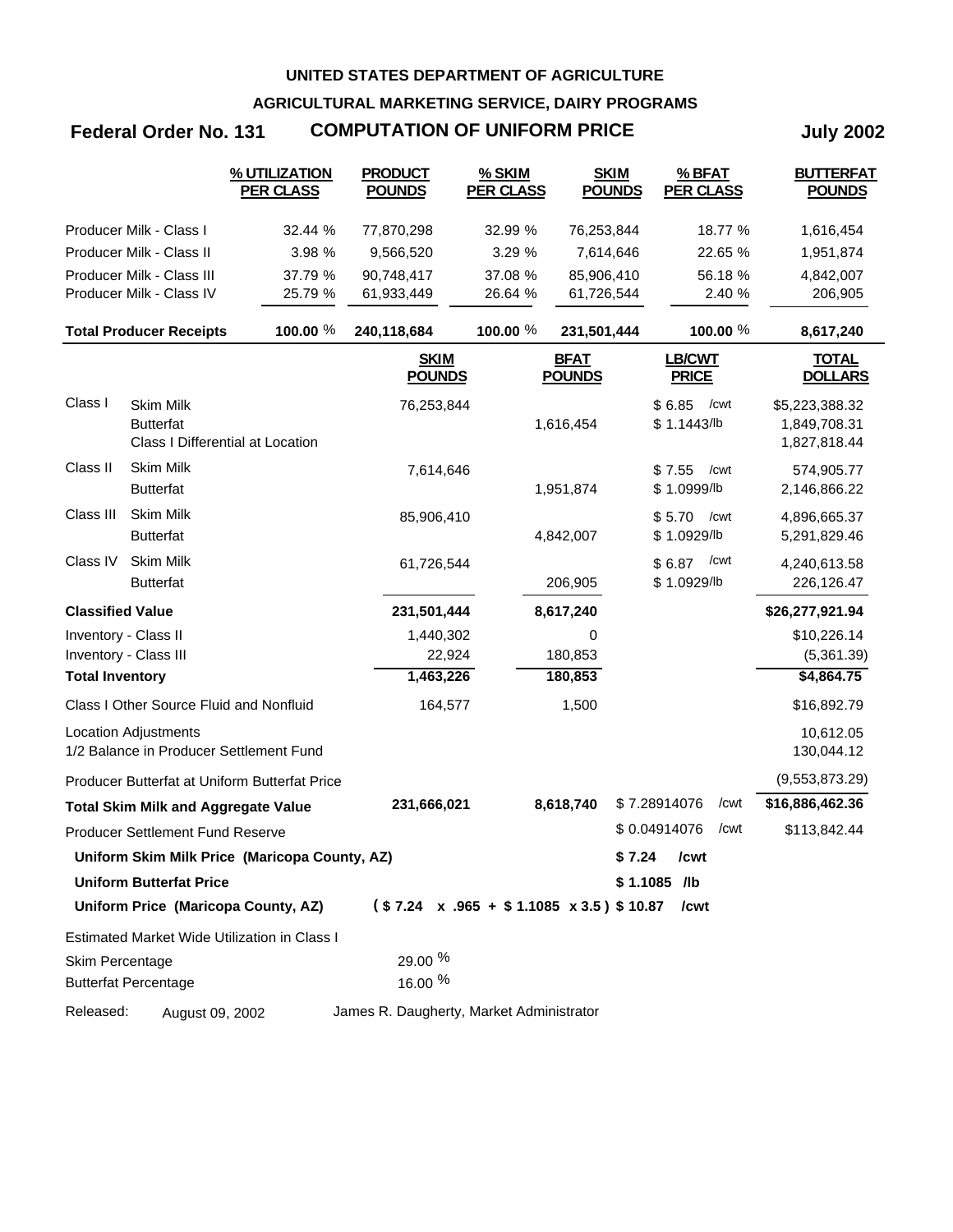**AGRICULTURAL MARKETING SERVICE, DAIRY PROGRAMS**

## **Federal Order No. 131 COMPUTATION OF UNIFORM PRICE August 2002**

|                         |                                                                          | % UTILIZATION<br><b>PER CLASS</b>             | <b>PRODUCT</b><br><b>POUNDS</b>                   | % SKIM<br><b>PER CLASS</b> | <b>SKIM</b><br><b>POUNDS</b> | % BFAT<br><b>PER CLASS</b>    | <b>BUTTERFAT</b><br><b>POUNDS</b>              |
|-------------------------|--------------------------------------------------------------------------|-----------------------------------------------|---------------------------------------------------|----------------------------|------------------------------|-------------------------------|------------------------------------------------|
|                         | Producer Milk - Class I                                                  | 35.60 %                                       | 79,992,026                                        | 36.25 %                    | 78,422,188                   | 19.47 %                       | 1,569,838                                      |
|                         | Producer Milk - Class II                                                 | 4.42 %                                        | 9,936,425                                         | 3.57 %                     | 7,741,938                    | 27.21 %                       | 2,194,487                                      |
|                         | Producer Milk - Class III                                                | 30.81 %                                       | 69,247,256                                        | 30.08 %                    | 65,228,899                   | 49.82 %                       | 4,018,357                                      |
|                         | Producer Milk - Class IV                                                 | 29.17 %                                       | 65,552,204                                        | 30.10 %                    | 65,269,684                   | 3.50 %                        | 282,520                                        |
|                         | <b>Total Producer Receipts</b>                                           | 100.00 %                                      | 224,727,911                                       | 100.00 %                   | 216,662,709                  | 100.00 %                      | 8,065,202                                      |
|                         |                                                                          |                                               | <b>SKIM</b><br><b>POUNDS</b>                      |                            | <b>BFAT</b><br><b>POUNDS</b> | <b>LB/CWT</b><br><b>PRICE</b> | <u>TOTAL</u><br><b>DOLLARS</b>                 |
| Class I                 | <b>Skim Milk</b><br><b>Butterfat</b><br>Class I Differential at Location |                                               | 78,422,188                                        |                            | 1,569,838                    | \$6.86<br>/cwt<br>\$1.1022/lb | \$5,379,762.10<br>1,730,275.44<br>1,879,540.34 |
| Class II                | <b>Skim Milk</b><br><b>Butterfat</b>                                     |                                               | 7,741,938                                         |                            | 2,194,487                    | \$7.56<br>/cwt<br>\$1.0771/lb | 585,290.51<br>2,363,681.95                     |
| Class III               | <b>Skim Milk</b><br><b>Butterfat</b>                                     |                                               | 65,228,899                                        |                            | 4,018,357                    | \$6.00<br>/cwt<br>\$1.0701/lb | 3,913,733.94<br>4,300,043.82                   |
| Class IV                | <b>Skim Milk</b><br><b>Butterfat</b>                                     |                                               | 65,269,684                                        |                            | 282,520                      | /cwt<br>\$6.91<br>\$1.0701/lb | 4,510,135.16<br>302,324.65                     |
| <b>Classified Value</b> |                                                                          |                                               | 216,662,709                                       |                            | 8,065,202                    |                               | \$24,964,787.91                                |
| Inventory - Class I     |                                                                          |                                               | 276,427                                           |                            | 0                            |                               | \$6,468.39                                     |
|                         | Inventory - Class II                                                     |                                               | 1,752,770                                         |                            | 5,355                        |                               | 12,009.51                                      |
|                         | Inventory - Class III                                                    |                                               | 54,095                                            |                            | 188,915                      |                               | (4,777.89)                                     |
| <b>Total Inventory</b>  |                                                                          |                                               | 2,083,292                                         |                            | 194,270                      |                               | \$13,700.01                                    |
|                         | Class I Other Source Fluid and Nonfluid                                  |                                               | 156,155                                           |                            | 1,206                        |                               | \$15,739.47                                    |
|                         | <b>Location Adjustments</b><br>1/2 Balance in Producer Settlement Fund   |                                               |                                                   |                            |                              |                               | 3,176.27<br>122,116.60                         |
|                         |                                                                          | Producer Butterfat at Uniform Butterfat Price |                                                   |                            |                              |                               | (8,734,306.58)                                 |
|                         | <b>Total Skim Milk and Aggregate Value</b>                               |                                               | 216,818,864                                       |                            | 8,066,408                    | \$7.55709784<br>/cwt          | \$16,385,213.68                                |
|                         | Producer Settlement Fund Reserve                                         |                                               |                                                   |                            |                              | \$0.04709784<br>/cwt          | \$102,117.00                                   |
|                         |                                                                          | Uniform Skim Milk Price (Maricopa County, AZ) |                                                   |                            | \$7.51                       | /cwt                          |                                                |
|                         | <b>Uniform Butterfat Price</b>                                           |                                               |                                                   |                            |                              | \$1.0828 /lb                  |                                                |
|                         | Uniform Price (Maricopa County, AZ)                                      |                                               | $($7.51 \times .965 + $1.0828 \times 3.5) $11.04$ |                            |                              | /cwt                          |                                                |
|                         |                                                                          | Estimated Market Wide Utilization in Class I  |                                                   |                            |                              |                               |                                                |
| Skim Percentage         | <b>Butterfat Percentage</b>                                              |                                               | 33.00 %<br>19.00 %                                |                            |                              |                               |                                                |
| Released:               |                                                                          | September 10, 2002                            | James R. Daugherty, Market Administrator          |                            |                              |                               |                                                |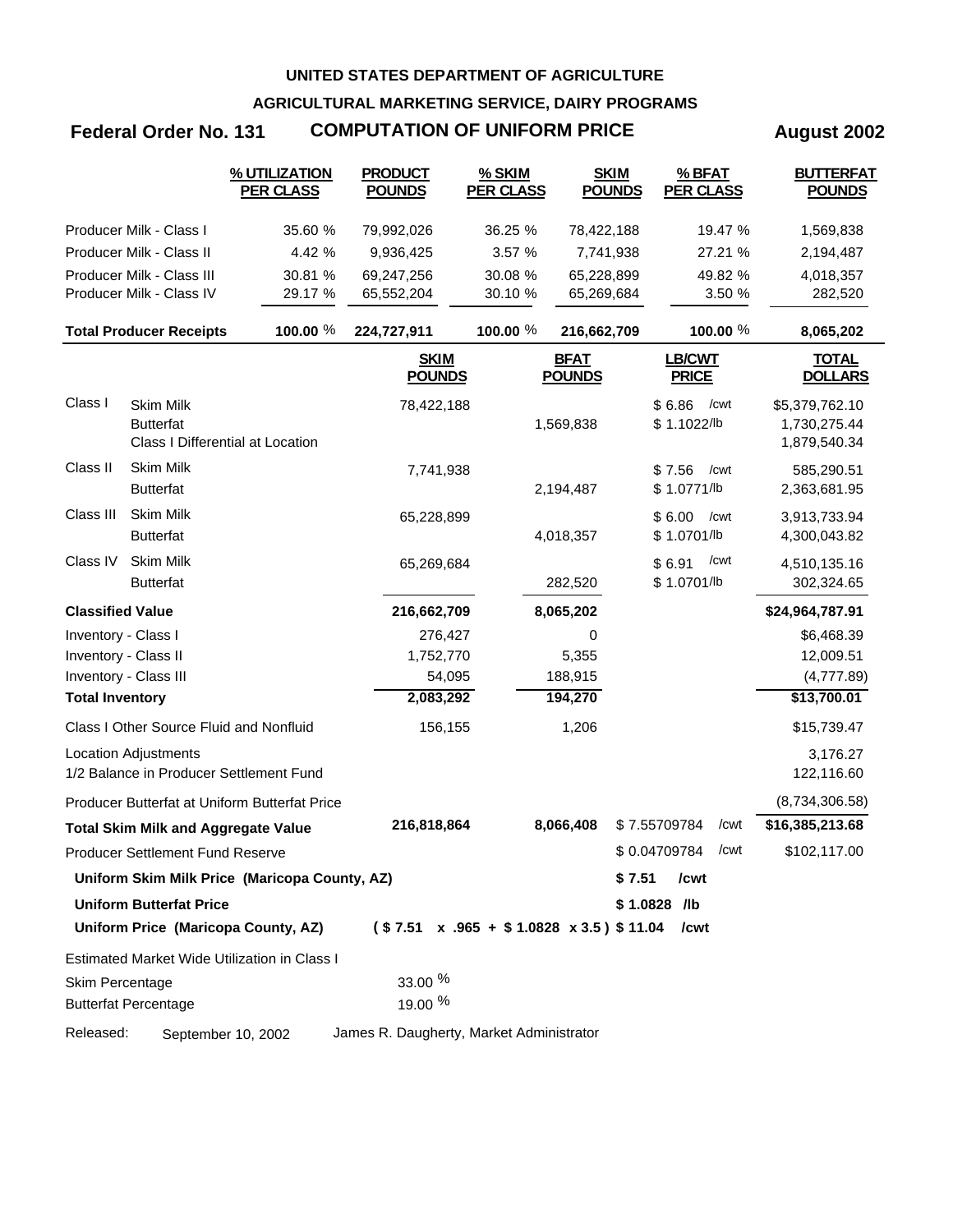**AGRICULTURAL MARKETING SERVICE, DAIRY PROGRAMS**

# **Federal Order No. 131 COMPUTATION OF UNIFORM PRICE September 2002**

|                         |                                                                          | % UTILIZATION<br><b>PER CLASS</b>             | <b>PRODUCT</b><br><b>POUNDS</b>                   | % SKIM<br><b>PER CLASS</b> | <b>SKIM</b><br><b>POUNDS</b> | % BFAT<br><b>PER CLASS</b>    | <b>BUTTERFAT</b><br><b>POUNDS</b>              |
|-------------------------|--------------------------------------------------------------------------|-----------------------------------------------|---------------------------------------------------|----------------------------|------------------------------|-------------------------------|------------------------------------------------|
|                         | Producer Milk - Class I                                                  | 36.02 %                                       | 77,689,791                                        | 36.69 %                    | 76,168,053                   | 19.39 %                       | 1,521,738                                      |
|                         | Producer Milk - Class II                                                 | 4.59 %                                        | 9,891,168                                         | 3.97 %                     | 8,249,850                    | 20.89 %                       | 1,641,318                                      |
|                         | Producer Milk - Class III                                                | 40.62 %                                       | 87,584,656                                        | 40.06 %                    | 83,282,633                   | 54.76 %                       | 4,302,023                                      |
|                         | Producer Milk - Class IV                                                 | 18.77 %                                       | 40,478,968                                        | 19.28 %                    | 40,088,918                   | 4.96 %                        | 390,050                                        |
|                         | <b>Total Producer Receipts</b>                                           | 100.00 %                                      | 215,644,583                                       | 100.00 %                   | 207,789,454                  | 100.00 %                      | 7,855,129                                      |
|                         |                                                                          |                                               | <b>SKIM</b><br><b>POUNDS</b>                      |                            | <b>BFAT</b><br><b>POUNDS</b> | LB/CWT<br><b>PRICE</b>        | <b>TOTAL</b><br><b>DOLLARS</b>                 |
| Class I                 | <b>Skim Milk</b><br><b>Butterfat</b><br>Class I Differential at Location |                                               | 76,168,053                                        |                            | 1,521,738                    | $$6.92$ / cwt<br>\$1.0805/lb  | \$5,270,829.27<br>1,644,237.91<br>1,825,473.89 |
| Class II                | Skim Milk<br><b>Butterfat</b>                                            |                                               | 8,249,850                                         |                            | 1,641,318                    | \$7.62<br>/cwt<br>\$1.0169/lb | 628,638.57<br>1,669,056.27                     |
| Class III               | <b>Skim Milk</b><br><b>Butterfat</b>                                     |                                               | 83,282,633                                        |                            | 4,302,023                    | \$6.62<br>/cwt<br>\$1.0099/lb | 5,513,310.30<br>4,344,613.02                   |
| Class IV                | <b>Skim Milk</b><br><b>Butterfat</b>                                     |                                               | 40,088,918                                        |                            | 390,050                      | /cwt<br>\$6.93<br>\$1.0099/lb | 2,778,162.01<br>393,911.49                     |
| <b>Classified Value</b> |                                                                          |                                               | 207,789,454                                       |                            | 7,855,129                    |                               | \$24,068,232.73                                |
| Inventory - Class II    |                                                                          |                                               | 1,546,242                                         |                            | 0                            |                               | \$10,978.32                                    |
|                         | Inventory - Class III                                                    |                                               | 77,648                                            |                            | 321,581                      |                               | (19, 584.36)                                   |
| <b>Total Inventory</b>  |                                                                          |                                               | 1,623,890                                         |                            | 321,581                      |                               | ( \$8,606.04)                                  |
|                         | Class I Other Source Fluid and Nonfluid                                  |                                               | 127,305                                           |                            | 1,268                        |                               | \$13,201.05                                    |
|                         | <b>Location Adjustments</b><br>1/2 Balance in Producer Settlement Fund   |                                               |                                                   |                            |                              |                               | 236.21<br>112,116.78                           |
|                         |                                                                          | Producer Butterfat at Uniform Butterfat Price |                                                   |                            |                              |                               | (8,088,946.35)                                 |
|                         | <b>Total Skim Milk and Aggregate Value</b>                               |                                               | 207,916,759                                       |                            | 7,856,397                    | \$7.74167242<br>/cwt          | \$16,096,234.38                                |
|                         | <b>Producer Settlement Fund Reserve</b>                                  |                                               |                                                   |                            |                              | \$0.04167242<br>/cwt          | \$86,643.95                                    |
|                         |                                                                          | Uniform Skim Milk Price (Maricopa County, AZ) |                                                   |                            |                              | \$7.70 / cwt                  |                                                |
|                         | <b>Uniform Butterfat Price</b>                                           |                                               |                                                   |                            |                              | \$1.0296 /lb                  |                                                |
|                         | Uniform Price (Maricopa County, AZ)                                      |                                               | $($7.70 \times .965 + $1.0296 \times 3.5) $11.03$ |                            |                              | /cwt                          |                                                |
|                         |                                                                          | Estimated Market Wide Utilization in Class I  |                                                   |                            |                              |                               |                                                |
| Skim Percentage         | <b>Butterfat Percentage</b>                                              |                                               | $36.00\%$<br>19.00 %                              |                            |                              |                               |                                                |
| Released:               | October 08, 2002                                                         |                                               | James R. Daugherty, Market Administrator          |                            |                              |                               |                                                |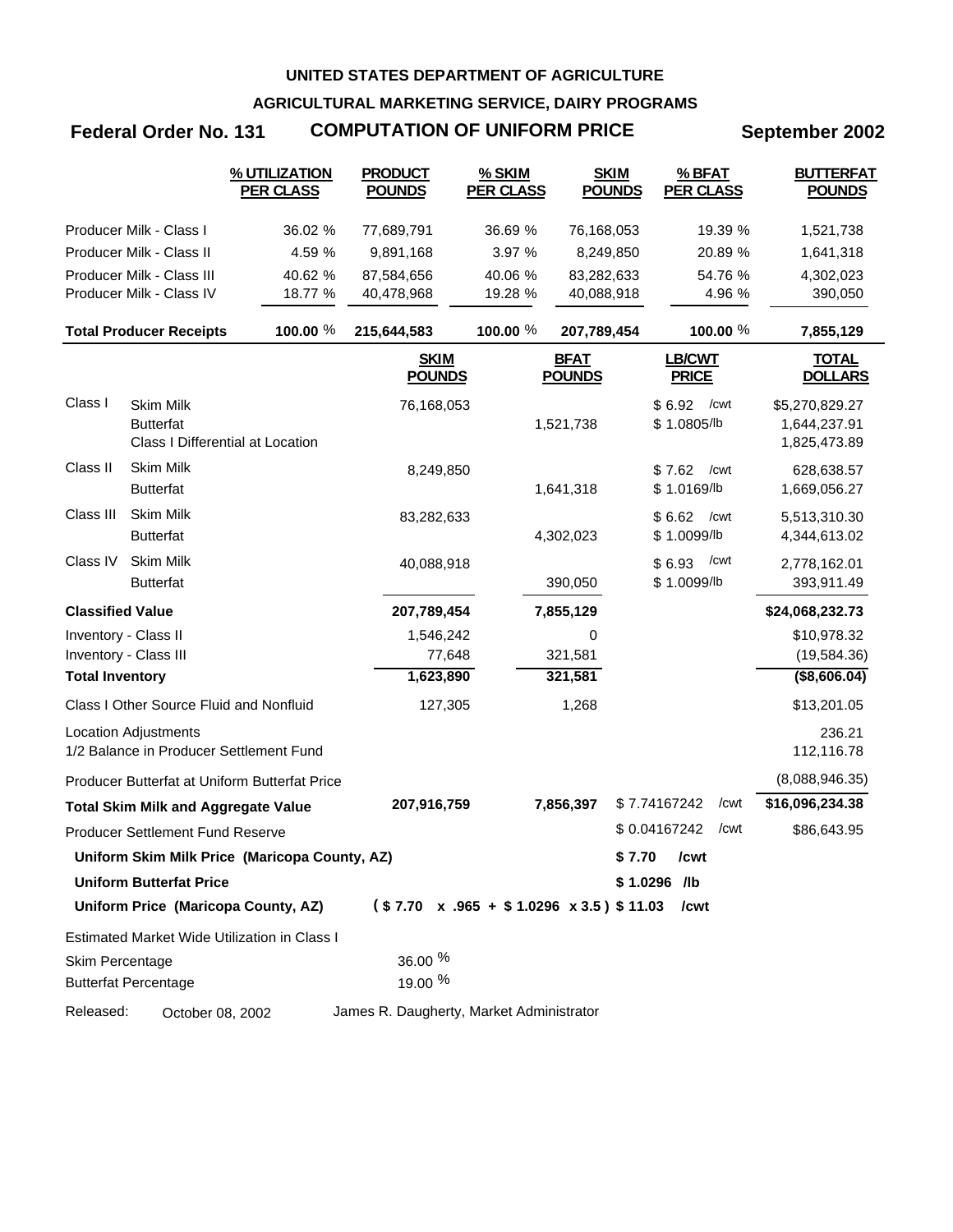**AGRICULTURAL MARKETING SERVICE, DAIRY PROGRAMS**

# **Federal Order No. 131 COMPUTATION OF UNIFORM PRICE October 2002**

|                         |                                                                          | % UTILIZATION<br><b>PER CLASS</b>                    | <b>PRODUCT</b><br><b>POUNDS</b>                        | % SKIM<br><b>PER CLASS</b> | <b>SKIM</b><br><b>POUNDS</b> | % BFAT<br><b>PER CLASS</b>    | <b>BUTTERFAT</b><br><b>POUNDS</b>              |
|-------------------------|--------------------------------------------------------------------------|------------------------------------------------------|--------------------------------------------------------|----------------------------|------------------------------|-------------------------------|------------------------------------------------|
|                         | Producer Milk - Class I                                                  | 35.73 %                                              | 85,862,489                                             | 36.42 %                    | 84,127,370                   | 19.76 %                       | 1,735,119                                      |
|                         | Producer Milk - Class II                                                 | 4.66 %                                               | 11,197,949                                             | 4.26 %                     | 9,868,343                    | 15.12 %                       | 1,329,606                                      |
|                         | Producer Milk - Class III                                                | 38.91 %                                              | 93,491,340                                             | 38.08 %                    | 88,273,738                   | 59.34 %                       | 5,217,602                                      |
|                         | Producer Milk - Class IV                                                 | 20.70 %                                              | 49,753,743                                             | 21.24 %                    | 49,245,363                   | 5.78 %                        | 508,380                                        |
|                         | <b>Total Producer Receipts</b>                                           | 100.00 %                                             | 240,305,521                                            | 100.00 %                   | 231,514,814                  | 100.00 %                      | 8,790,707                                      |
|                         |                                                                          |                                                      | <b>SKIM</b><br><b>POUNDS</b>                           |                            | <b>BFAT</b><br><b>POUNDS</b> | <b>LB/CWT</b><br><b>PRICE</b> | <u>TOTAL</u><br><b>DOLLARS</b>                 |
| Class I                 | <b>Skim Milk</b><br><b>Butterfat</b><br>Class I Differential at Location |                                                      | 84,127,370                                             |                            | 1,735,119                    | \$6.91<br>/cwt<br>\$0.9935/lb | \$5,813,201.27<br>1,723,840.73<br>2,012,903.93 |
| Class II                | Skim Milk<br><b>Butterfat</b>                                            |                                                      | 9,868,343                                              |                            | 1,329,606                    | \$7.61<br>/cwt<br>\$1.0796/lb | 750,980.90<br>1,435,442.63                     |
| Class III               | Skim Milk<br><b>Butterfat</b>                                            |                                                      | 88,273,738                                             |                            | 5,217,602                    | \$7.22<br>/cwt<br>\$1.0726/lb | 6,373,363.89<br>5,596,399.91                   |
| Class IV                | Skim Milk<br><b>Butterfat</b>                                            |                                                      | 49,245,363                                             |                            | 508,380                      | /cwt<br>\$6.99<br>\$1.0726/lb | 3,442,250.88<br>545,288.39                     |
| <b>Classified Value</b> |                                                                          |                                                      | 231,514,814                                            |                            | 8,790,707                    |                               | \$27,693,672.53                                |
| Overage - Class IV      |                                                                          |                                                      | 0                                                      |                            | 5,182                        |                               | \$5,558.21                                     |
| <b>Total Overage</b>    |                                                                          |                                                      | $\overline{\mathbf{0}}$                                |                            | 5,182                        |                               | \$5,558.21                                     |
| Inventory - Class II    |                                                                          |                                                      | 1,180,619                                              |                            | 0                            |                               | \$8,028.21                                     |
|                         | Inventory - Class III                                                    |                                                      | 0                                                      |                            | 155,172                      |                               | 9,729.28                                       |
| <b>Total Inventory</b>  |                                                                          |                                                      | 1,180,619                                              |                            | 155,172                      |                               | \$17,757.49                                    |
|                         | Class I Other Source Fluid and Nonfluid                                  |                                                      | 315,233                                                |                            | 1,850                        |                               | \$31,072.03                                    |
|                         | <b>Location Adjustments</b><br>1/2 Balance in Producer Settlement Fund   |                                                      |                                                        |                            |                              |                               | 5,048.23<br>99,582.97                          |
|                         |                                                                          | <b>Producer Butterfat at Uniform Butterfat Price</b> |                                                        |                            |                              |                               | (9,342,971.07)                                 |
|                         | <b>Total Skim Milk and Aggregate Value</b>                               |                                                      | 231,830,047                                            |                            | 8,792,557                    | \$7.98417661<br>/cwt          | \$18,509,720.39                                |
|                         | <b>Producer Settlement Fund Reserve</b>                                  |                                                      |                                                        |                            |                              | \$0.04417661<br>/cwt          | \$102,414.66                                   |
|                         |                                                                          | Uniform Skim Milk Price (Maricopa County, AZ)        |                                                        |                            |                              | \$7.94<br>/cwt                |                                                |
|                         | <b>Uniform Butterfat Price</b>                                           |                                                      |                                                        |                            |                              | $$1.0626$ /lb                 |                                                |
|                         |                                                                          | Uniform Price (Maricopa County, AZ)                  | $($7.94 \times .965 + $1.0626 \times 3.5) $11.38$ /cwt |                            |                              |                               |                                                |
|                         |                                                                          | Estimated Market Wide Utilization in Class I         |                                                        |                            |                              |                               |                                                |
| Skim Percentage         | <b>Butterfat Percentage</b>                                              |                                                      | 37.00 %<br>19.00 %                                     |                            |                              |                               |                                                |
| Released:               | November 08, 2002                                                        |                                                      | James R. Daugherty, Market Administrator               |                            |                              |                               |                                                |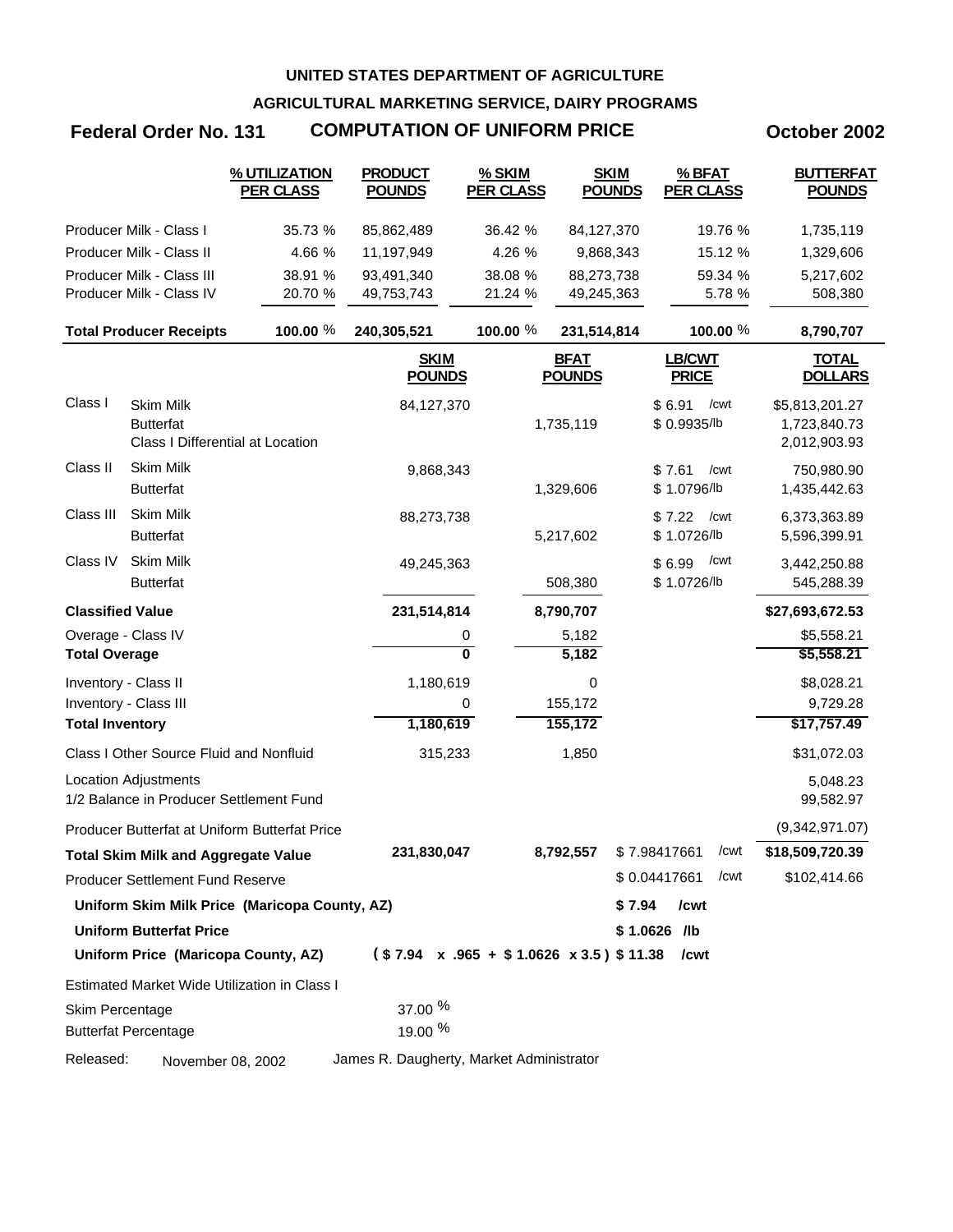**AGRICULTURAL MARKETING SERVICE, DAIRY PROGRAMS**

## **Federal Order No. 131 COMPUTATION OF UNIFORM PRICE November 2002**

|                         |                                                                          | % UTILIZATION<br><b>PER CLASS</b>             | <b>PRODUCT</b><br><b>POUNDS</b>                   | % SKIM<br><b>PER CLASS</b> | <b>SKIM</b><br><b>POUNDS</b> | % BFAT<br><b>PER CLASS</b>    | <b>BUTTERFAT</b><br><b>POUNDS</b>              |
|-------------------------|--------------------------------------------------------------------------|-----------------------------------------------|---------------------------------------------------|----------------------------|------------------------------|-------------------------------|------------------------------------------------|
|                         | Producer Milk - Class I                                                  | 34.52 %                                       | 81,205,593                                        | 35.18 %                    | 79,531,329                   | 19.26 %                       | 1,674,264                                      |
|                         | Producer Milk - Class II                                                 | 3.23 %                                        | 7,609,007                                         | 2.68 %                     | 6,085,483                    | 17.51 %                       | 1,523,524                                      |
|                         | Producer Milk - Class III                                                | 43.26 %                                       | 101,766,161                                       | 42.53 %                    | 96,467,399                   | 60.92 %                       | 5,298,762                                      |
|                         | Producer Milk - Class IV                                                 | 18.99 %                                       | 44,675,969                                        | 19.61 %                    | 44,475,336                   | 2.31 %                        | 200,633                                        |
|                         | <b>Total Producer Receipts</b>                                           | 100.00 %                                      | 235,256,730                                       | 100.00 %                   | 226,559,547                  | 100.00 %                      | 8,697,183                                      |
|                         |                                                                          |                                               | <b>SKIM</b><br><b>POUNDS</b>                      |                            | <b>BFAT</b><br><b>POUNDS</b> | <b>LB/CWT</b><br><b>PRICE</b> | <b>TOTAL</b><br><b>DOLLARS</b>                 |
| Class I                 | <b>Skim Milk</b><br><b>Butterfat</b><br>Class I Differential at Location |                                               | 79,531,329                                        |                            | 1,674,264                    | \$7.20<br>/cwt<br>\$1.0423/lb | \$5,726,255.69<br>1,745,085.37<br>1,908,331.44 |
| Class II                | <b>Skim Milk</b><br><b>Butterfat</b>                                     |                                               | 6,085,483                                         |                            | 1,523,524                    | \$7.68<br>/cwt<br>\$1.0993/lb | 467,365.09<br>1,674,809.93                     |
| Class III               | <b>Skim Milk</b><br><b>Butterfat</b>                                     |                                               | 96,467,399                                        |                            | 5,298,762                    | \$6.23<br>/cwt<br>\$1.0923/lb | 6,009,918.95<br>5,787,837.73                   |
| Class IV                | <b>Skim Milk</b><br><b>Butterfat</b>                                     |                                               | 44,475,336                                        |                            | 200,633                      | /cwt<br>\$7.00<br>\$1.0923/lb | 3,113,273.52<br>219,151.42                     |
| <b>Classified Value</b> |                                                                          |                                               | 226,559,547                                       |                            | 8,697,183                    |                               | \$26,652,029.14                                |
| Inventory - Class I     |                                                                          |                                               | 513,865                                           |                            | 0                            |                               | \$13,154.95                                    |
| Inventory - Class II    |                                                                          |                                               | 660,529                                           |                            | 5,382                        |                               | 4,701.35                                       |
|                         | Inventory - Class III                                                    |                                               | 199,503                                           |                            | 146,173                      |                               | 1,363.38                                       |
| <b>Total Inventory</b>  |                                                                          |                                               | 1,373,897                                         |                            | 151,555                      |                               | \$19,219.68                                    |
|                         | Class I Other Source Fluid and Nonfluid                                  |                                               | 264,405                                           |                            | 1,291                        |                               | \$26,626.62                                    |
|                         | <b>Location Adjustments</b><br>1/2 Balance in Producer Settlement Fund   |                                               |                                                   |                            |                              |                               | 2,968.30<br>100,861.71                         |
|                         |                                                                          | Producer Butterfat at Uniform Butterfat Price |                                                   |                            |                              |                               | (9,467,419.10)                                 |
|                         | <b>Total Skim Milk and Aggregate Value</b>                               |                                               | 226,823,952                                       |                            | 8,698,474                    | \$7.64217632<br>/cwt          | \$17,334,286.35                                |
|                         | Producer Settlement Fund Reserve                                         |                                               |                                                   |                            |                              | \$0.04217632<br>/cwt          | \$95,666.00                                    |
|                         |                                                                          | Uniform Skim Milk Price (Maricopa County, AZ) |                                                   |                            | \$7.60                       | /cwt                          |                                                |
|                         | <b>Uniform Butterfat Price</b>                                           |                                               |                                                   |                            |                              | \$1.0884 /lb                  |                                                |
|                         |                                                                          | Uniform Price (Maricopa County, AZ)           | $($7.60 \times .965 + $1.0884 \times 3.5) $11.14$ |                            |                              | /cwt                          |                                                |
|                         |                                                                          | Estimated Market Wide Utilization in Class I  |                                                   |                            |                              |                               |                                                |
| Skim Percentage         | <b>Butterfat Percentage</b>                                              |                                               | 37.00 %<br>20.00 %                                |                            |                              |                               |                                                |
| Released:               | December 10, 2002                                                        |                                               | James R. Daugherty, Market Administrator          |                            |                              |                               |                                                |